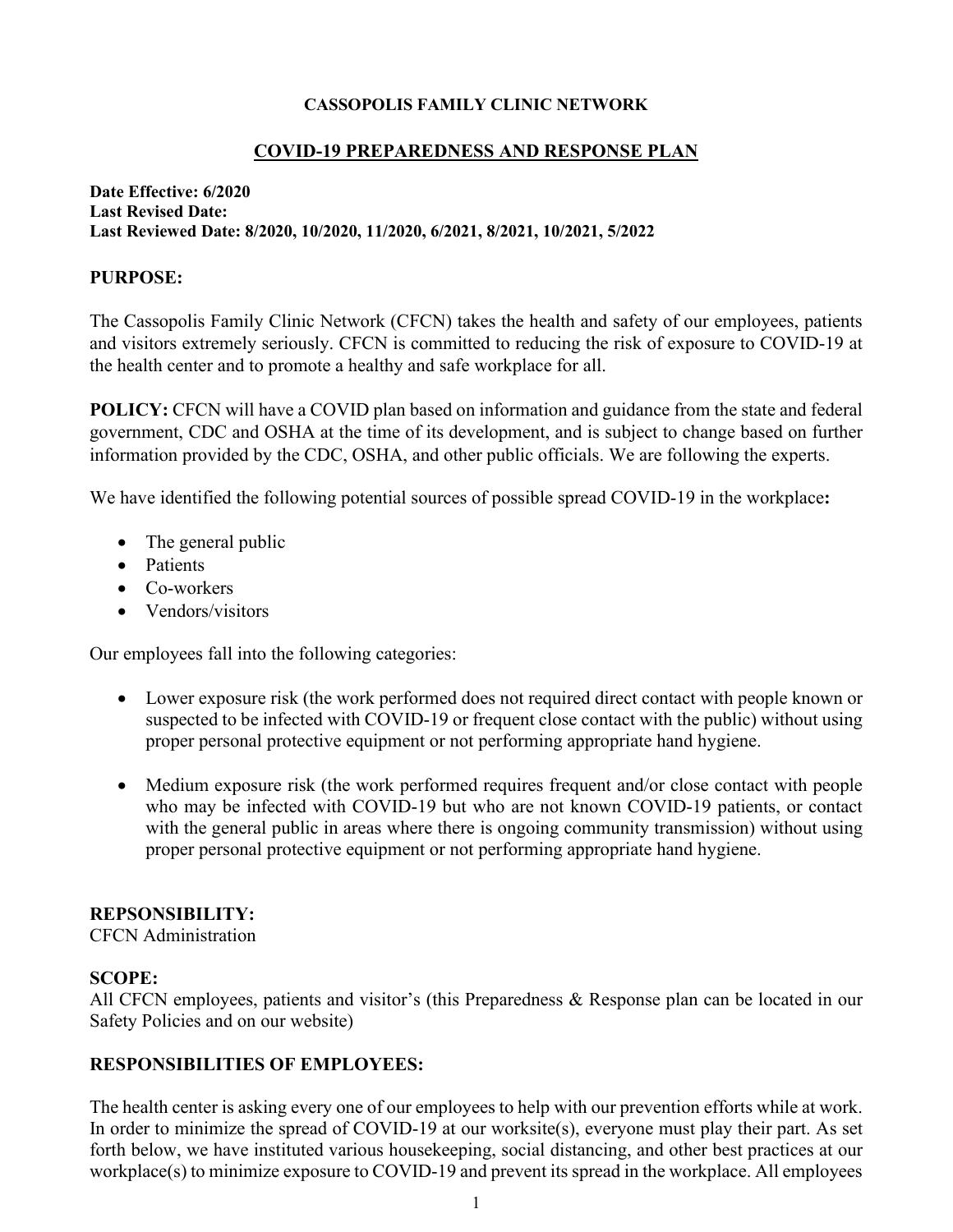must follow these best practices at all times for them to be effective. Beyond these best practices, we require employees to report immediately to their managers or supervisors if they are experiencing signs or symptoms of COVID-19, as described below. If employees have a specific question about this Plan or COVID-19, they should ask their manager or contact Employee Health.

OSHA and the CDC have provided the following control and preventative guidance for all workers, regardless of exposure risk:

- Frequently wash your hands with soap and water for at least 20 seconds. When soap and running water are unavailable, use an alcohol-based hand rub with at least 60% alcohol.
- Avoid touching your eyes, nose, or mouth with unwashed hands.
- Follow appropriate respiratory etiquette, which includes covering for coughs and sneezes.
- Avoid close contact with people who are sick.
- While COVID-19 is a pandemic, maintain appropriate social distance of six feet to the greatest extent possible.
- Become vaccinated (mandatory).
- Stay up-to-date with vaccination (strongly encouraged)

In addition, employees must familiarize themselves with the symptoms and exposure risks of COVID-19. The primary symptoms of COVID-19 include the following:

- Fever or chills;
- Shortness of breath or difficulty breathing; and
- cough
- New loss of taste of smell
- Muscle or body aches
- Sore throat
- Congestion or runny nose
- Fatigue
- Headache
- Diarrhea, vomiting or nausea

If employees develop a fever and symptoms of respiratory illness, such as an atypical cough or shortness of breath, they must not report to work, notify their supervisor immediately, and consult their healthcare provider, unless directed by the health center for patient/resident care reasons. Likewise, if employees in the low risk category come into close contact with someone showing these symptoms, they must notify their supervisor immediately and consult their healthcare provider.

"Close contact" is not brief or incidental contact with a person with COVID-19 symptoms. Instead, the CDC defines "close contact" as either:

- Being within approximately six feet of a COVID-19 infected person or a person with any COVID-19 symptom(s) for a "prolonged period of time;" or
- Having direct contact with infectious secretions of a COVID-19 infected person or a person with any COVID-19 symptom(s) (e.g., being coughed on).

# **PLAN:**

1. CFCN will appoint a COVID-19 Workplace Coordinator: Becky Duckwall, RN. The Coordinator is responsible for staying abreast of federal, state and local guidance and incorporating those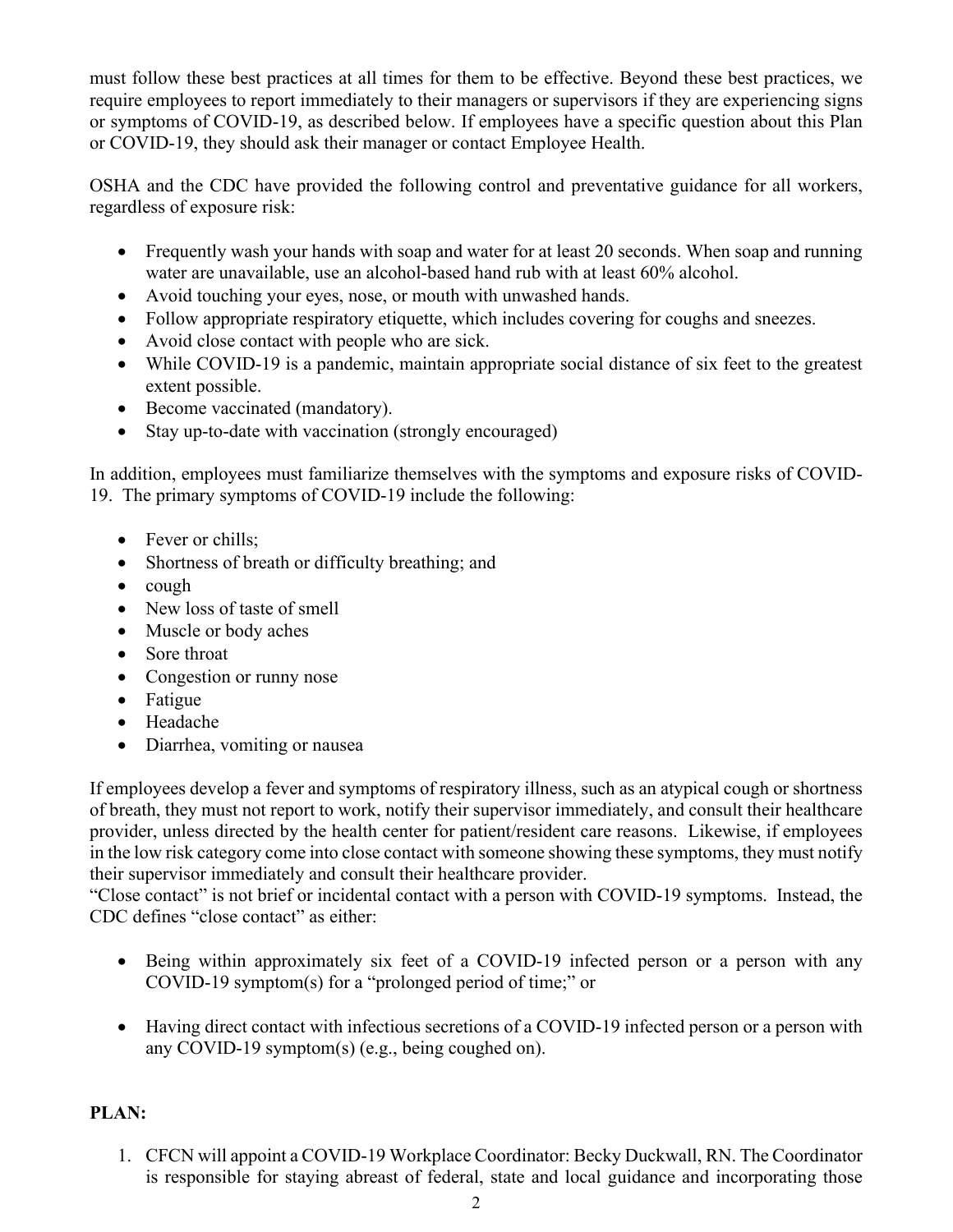recommendations into the health center's workplace. The Coordinator is also responsible for reviewing human resources policies and practices to make sure that they are consistent with this Plan and existing federal, state and local requirements.

The Coordinator can be reached at the following: Phone numbers: 269-445-3874, ext. 133 or 269-228-1028 Email address: bduckwall@cassfamilyclinic.org

- 2. CFCN will have designated worksite supervisors at each site at all times when employees are present.
	- A. All managers at each site will be recognized as the worksite supervisor and delegate this to another staff member when they are not present. Worksite supervisors must be familiar with this Plan and be ready to answer questions from employees. Worksite supervisors must set a good example by following this Plan at all times. This involves practicing good personal hygiene and jobsite safety practices to prevent the spread of the virus.
- 3. Minimizing exposure from co-workers. The health center will take the following steps to minimize exposure from co-workers to COVID-19 whenever possible while continuing to care for patients/residents ("patients") during the COVID-19 pandemic:
	- A. Educate employees on protective behaviors that reduce the spread of COVID-19 and provide employees with the necessary tools for these protective behaviors, including the following:
		- a. Provide safe vaccination information to employees.
		- b. Post CDC information, including recommendations on risk factors at home and in the community
		- c. Provide tissues and no-touch disposal receptacles to minimize exposure to infectious secretions.
		- d. Inform employees of the importance of good hand hygiene. Regularly washing hands with soap and water for at least 20 seconds is one of the most effective ways for employees to minimize exposure to COVID-19. If soap and water are not readily available, employees should use alcohol-based hand sanitizer that is at least 60% alcohol. If hands are visibly dirty, soap and water should be chosen over hand sanitizer.
		- e. Encourage good hand hygiene by ensuring that adequate supplies of soap and hand sanitizer are maintained and placing hand sanitizers in multiple locations.
		- f. Discourage handshaking and instead encourage the use of other noncontact methods of greeting
		- g. Avoid other employees' phones, desks, offices, other work tools and equipment, and other commonly touched surfaces when possible. If necessary, clean and disinfect them before and after use
		- h. Avoid sharing food with other employees.
		- i. Encourage and require social distancing to the greatest extent possible while in patient care areas by all staff and in the well-defined areas (non-patient areas) of unvaccinated staff.
		- j. Encourage employees to minimize ride-sharing. While in vehicles, employees must ensure adequate ventilation, unless all staff are fully vaccinated.
		- k. Use of masks, and other PPE as appropriate for position
			- Develop plan for medium risk employees
	- B. Develop protocol for social distancing practices where doing so does not interfere with patient care requirements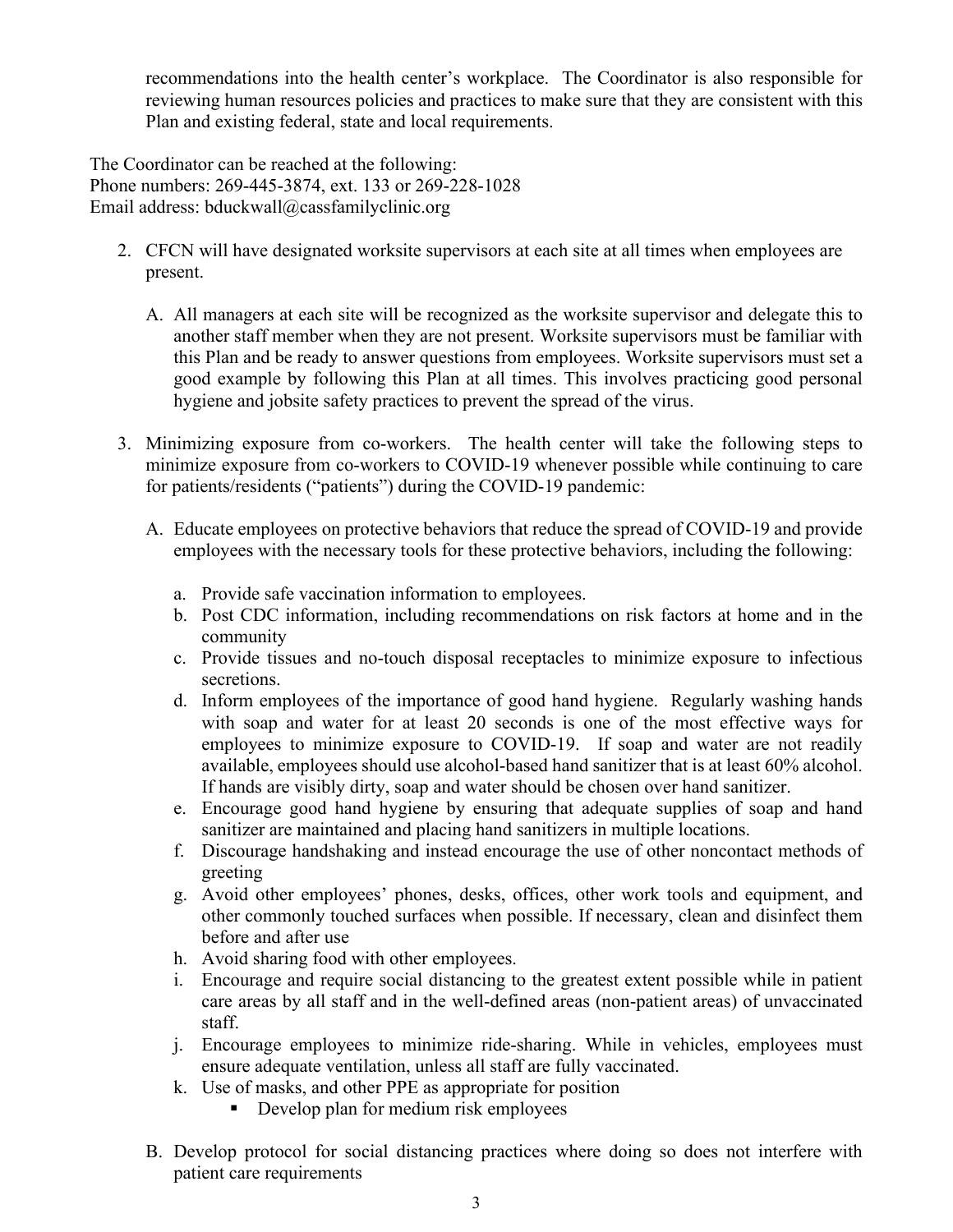- a. Evaluate areas in which employees work within 6 feet of each other and determine options to increase distance apart.
- b. Consider staggered break times, etc.
- c. Encourage drive-thru pick-up for pharmacy
- C. Unless patient care requirements prohibit, restrict employees from the workplace if they display symptoms of COVID-19
	- a. Screening prior to entry to workplace
	- b. Immediately separate any employee with symptoms from other individuals and send him/her home
- D. Sick employees to stay home as directed by Employee Health
	- a. Follow state and federal guidance for return to work
	- b. Implement protocol for return to work after symptoms of COVID-19
- E. Employees to contact Employee Health if they have been in close contact with a confirmed or suspected case of COVID-19 or require affected employees to comply with applicable guidance on critical infrastructure employees continuing to work after exposure to COVID-19 or symptoms of COVID-19 as directed by Employee Health.
	- a. Follow state and federal guidance for return to work
	- b. Implement protocol for return to work after potential exposure to COVID-19
- F. Develop protocol to follow if an employee has a confirmed case of COVID-19
	- a. Communication plan with co-workers
	- b. Work with local health department
	- c. Evaluate OSHA reporting/recordkeeping requirements
	- d. Implement protocol for return to work, including workplace contact tracing and CDCrecommended cleaning and disinfecting in all affected areas
- G. Perform increased routine environmental cleaning and disinfection
	- a. Instruct employees sanitize the work areas upon arrival, throughout the workday, and immediately before departure
	- b. Routinely clean and disinfect all frequently touched surfaces in the workplace, such as workstations, keyboards, telephones, handrails, and doorknobs.
	- c. Provide disposable wipes so that commonly used surfaces (for example, doorknobs, keyboards, remote controls, desks, other work tools and equipment) can be wiped down by employees before each use.
	- d. Installation of air disinfecting purifier units throughout the dental clinic.
	- e. Maintain Safety Data Sheets of all disinfectants used on site
- H. Eliminate/restrict work-related travel if possible.
- I. Evaluate engineering controls using the building ventilation system with the goal of:
	- a. Increasing ventilation rates.
	- b. Increasing the percentage of outdoor air that circulates into the system to the extent possible.
	- c. Installation of a HVAC 3 stage air extraction unit in the dental clinic.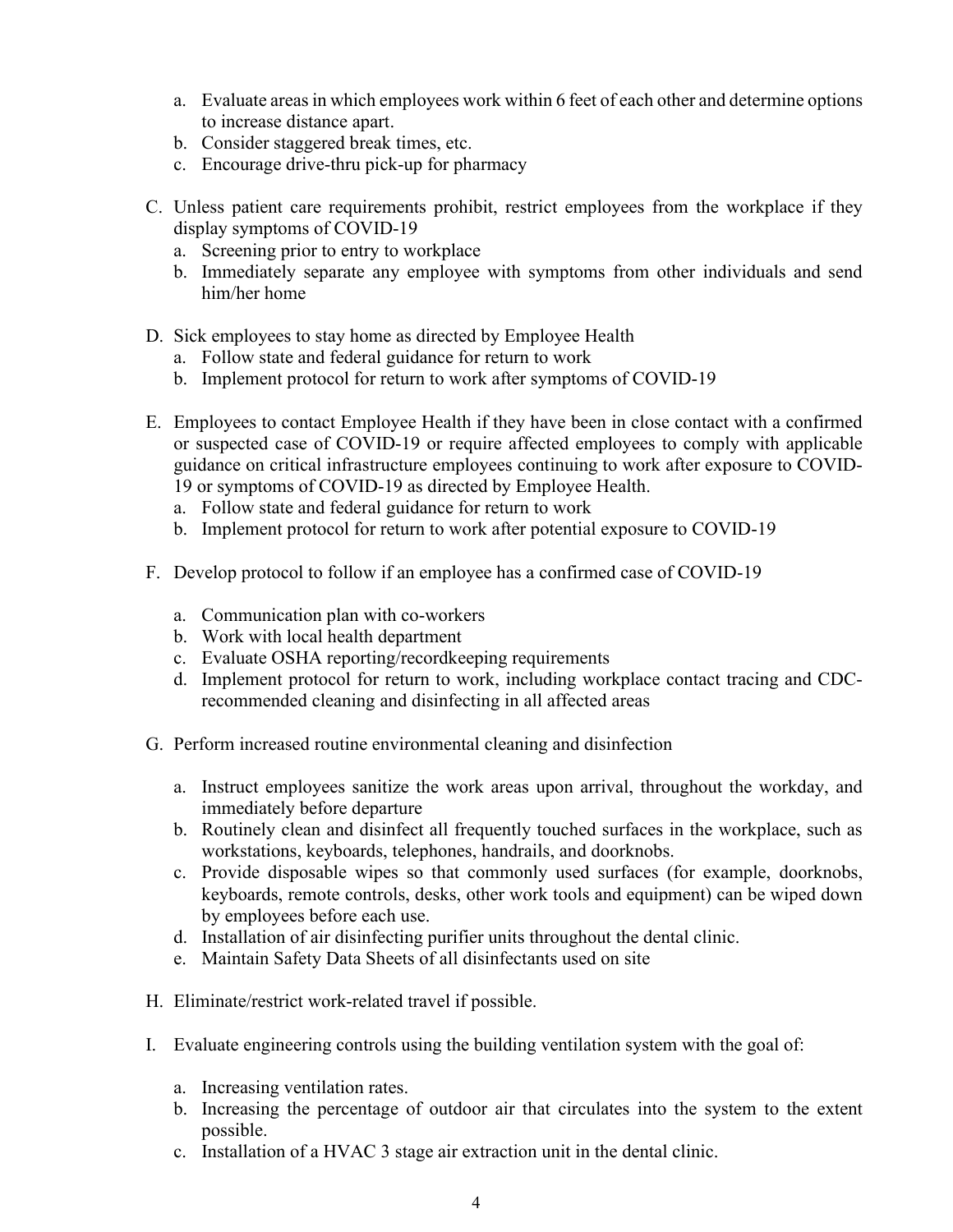- J. Evaluate options for employees at a higher risk for serious illness due to COVID-19
- K. Plan to monitor and respond to absenteeism
	- a. Implement plans to continue your essential business functions in case you experience higher than usual absenteeism.
	- b. Cross-train employees to perform essential functions so the workplace can operate even if key employees are absent provided such functions are within their scope of practice and consistent with applicable laws and regulations.
- L. Remind employees about the employee assistance program (EAP) resources and community resources as needed.
- 4. Daily screening of all individuals upon entering practice facilities
	- A. Screening for Employees. The health center will determine a Designated Entry Point through which all employees and individuals must access the facility. All employees are required to have their KN95 mask on upon entry and immediately use hand sanitizer. At the Designated Entry Point, every employee will complete each day, on which entrance to a health center is sought, a COVID-19 Employee Entrance Screening Form for Employees which includes screening criteria such as:
		- a. Are you experiencing: fever (above 100.0 degrees), uncontrolled cough, unusual onset of shortness of breath or difficulty breathing, or unexplained condition: sore throat, muscle/body aches, unusual severe headache, new loss of taste or smell, diarrhea, vomiting or abdominal pain?
		- b. Has the health department or a medical professional advised you to quarantine for any reason?
		- c. Temperature reading  $Yes > 100.0$ , No  $\leq 100.0$ ? Thermometer available for temperature checks.

The health center may add such additional screening criteria as may be recommended by the CDC or others and adopted from time to time.

If a touchless thermometer is available and provided that CDC standards are followed, all employees must monitor health and self-screen, check temperature upon entrance and use hand sanitizer upon entry through employee entrance. An employee is considered to have a fever if his or her temperature is above 100.0 degrees. Completed screening log will be maintained by employee health. If an employee answers "YES" to any of the screening questions on the COVID-19 screening log the employee must be excluded from the facility and asked to contact employee health.

If an employee develops symptoms included in the screening criteria while working at the facility or outside of working hours, the employee must notify his or her immediate supervisor. The supervisor will direct the employee to leave the facility or not return to work until the employee is instructed by employee health.

Data on screening forms will be used solely for the purpose of evaluating the potential hazards presented to the workplace and not for disability-related or other inquires prohibited by law. In the event of a positive COVID-19 test of an employee or other individual, or in the event that an employee or other individual is symptomatic or at risk per The health center's screening criteria, The health center will assess possible exposure to COVID-19 in the workplace and notify other employees and other individuals whom it reasonably believes could be affected. For the privacy of employees, and in compliance with the Americans with Disabilities Act, The health center will keep such data (including an employee's name) confidential, except if and limited to the extent that disclosure is permitted or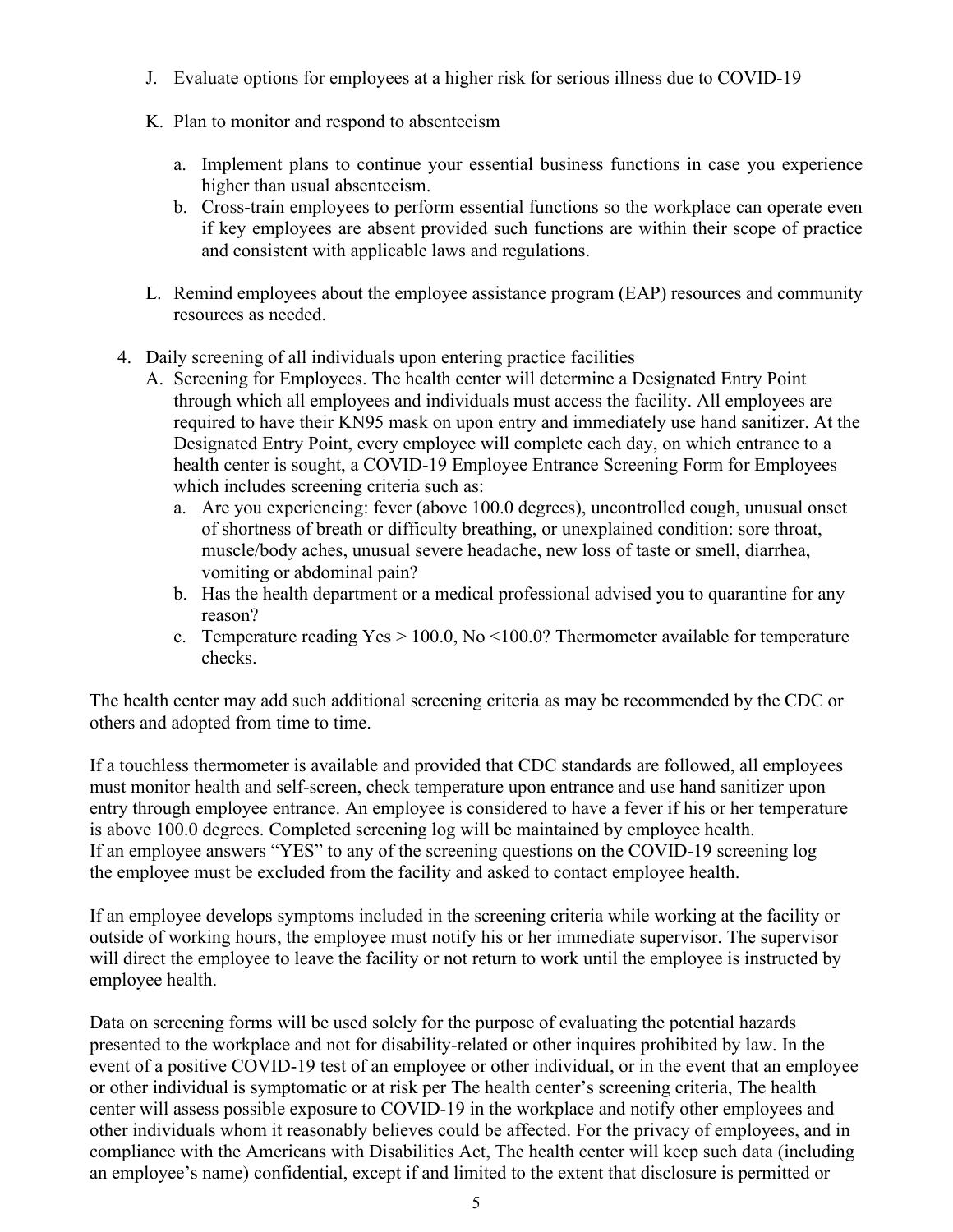required by law or if the employee (or the employee's authorized representative in the event of incapacity) voluntarily authorizes disclosure in writing.

B. Screening for Patients and Permitted Visitors. All patients should be pre-screened for COVID-19 symptoms and risk factors before their appointment. This should take place during appointment reminder phone calls. If a patient meets the pre-screening criteria to continue with an in-person appointment, the patient should be informed of the health center's visitor and screening policy set forth below. The health center will prohibit visitors from entering unless the visitor is accompanying under one or more of the following circumstances:

- a. Visitor is required for the provision of medical care or support of activities of daily living.
- b. Visitor is the power of attorney or court-appointed guardian for a patient.
- c. If patient is 17 years of age or under, visitor is patient's parent, foster parent or guardian.
- d. Visitor is performing official government functions.

No other visitors are permitted to enter the facility. Every patient and visitor must be screened upon entry, if permitted to enter, the health center must require such patients or visitors to wear a mask while inside the facility if medically tolerated. Patient/visitors are screened by asking if they are experiencing any fever (above 100.4 degrees), dry cough, shortness of breath or difficulty breathing, sore throat, muscle/body aches, headache, new loss of taste or smell, flu-like symptoms or diarrhea, have you been tested for COVID-19 in the last 14 days, if so were you positive? Other household members ill with similar symptoms? In the past 2 weeks has a health department or medical professional advised you to quarantine for any reason? If answered no to all the questions, permitted to enter. If answered yes to any of the questions, staff will ask them to step outside or back to vehicle and wait for a nurse to contact them.

If a patient has symptoms or fails to meet other screening criteria, the health center will consider whether alternative treatment arrangements may be made to provide care to the patient (doximity type visit) or take patient promptly back to "sick exam" room directly. The health center should follow any additional CDC guidance for symptomatic patients who present to a medical facility. The health center will post a Notice of Visitor and COVID-19 Screening Policy at the entrance of each location.

Upon the expiration of Executive Order 2020-97 and State of Emergency, the health center will continue to follow CDC and CMS guidelines for the screening of patients and visitors.

- 5. Employee Training. All employees shall receive COVID-19 training which covers the following topics: (refer to COVID-19 Guide for Employees)
	- A. Policies and procedures developed as part of the ETS and any changes to those policies and procedures
	- B. Implementation of CFCN written COVID-19 plan
	- C. Workplace infection-control practices.
	- D. The proper use of personal protective equipment.
	- E. Steps the employee must take to notify the business or operation of any symptoms of COVID-19 or a suspected or confirmed diagnosis of COVID-19.
	- F. How to report unsafe working conditions
- *6.* Social Distancing by Employees. In compliance with MIOSHA, OSHA and CDC guidelines, the health center has developed and implemented the following plan to manage and control social/physical distancing for employees working alongside each other and patients and visitors within or outside the health center. Visual markings and signage may be placed throughout the facility to further implement social/physical distancing among employees and patients. *Specifically, The health center shall:*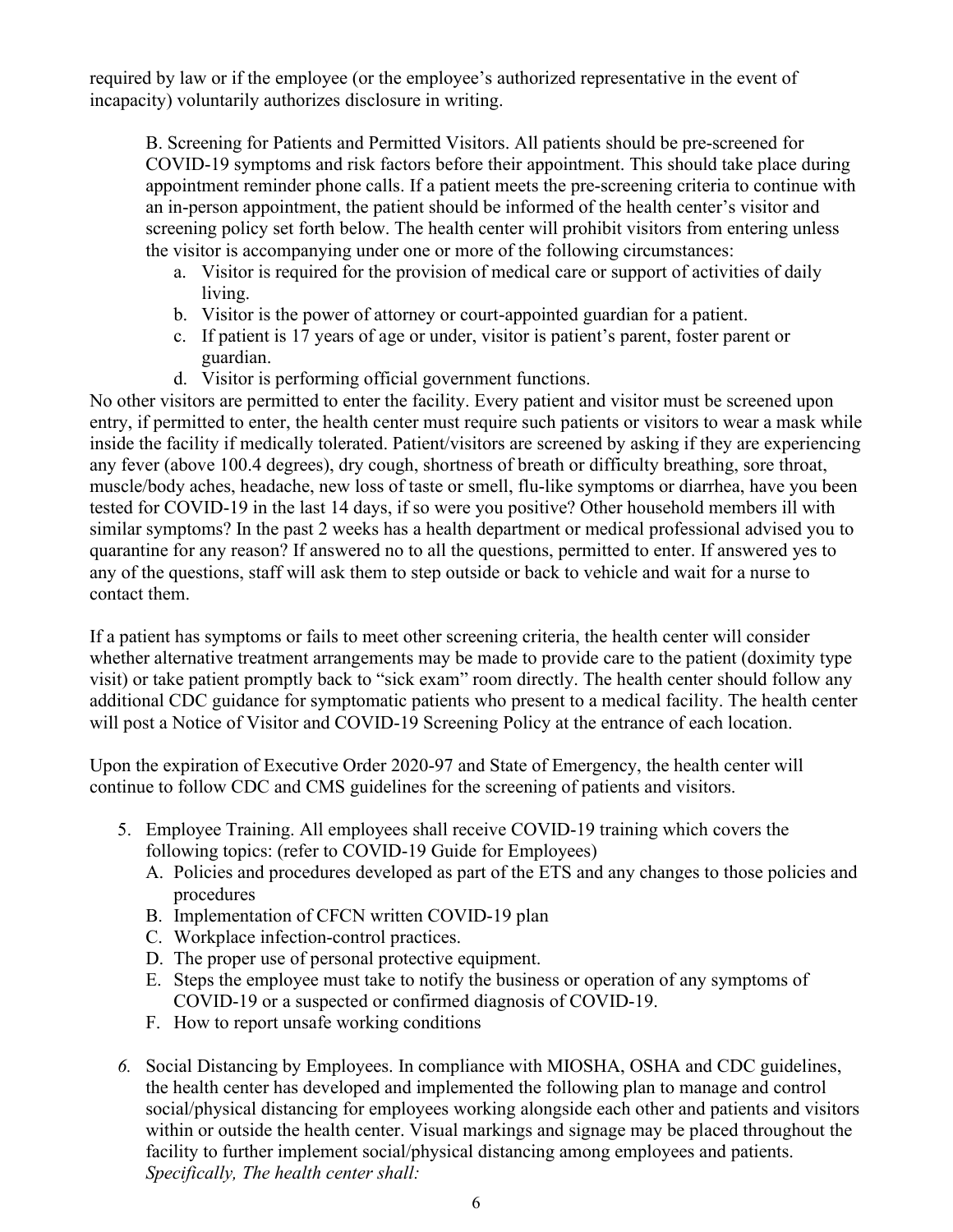- A. Continue social distancing measures as recommended by the CDC.
- B. Require individuals to remain, to the extent possible, six feet apart from each other at all times. Where individuals cannot maintain 6 feet of distance, employees must wear a face covering.
- C. Prohibit all forms of physical contact where it is not necessary for employer operations.
- D. Suspend all non-essential visitors.
- E. Post signs at entrance(s) instructing patients to wear a face covering when inside.
- F. Limit waiting-area occupancy to the number of individuals who can be present while staying 6 feet away from one another and ask patients, if possible, to wait in cars for their appointment to be called.
- G. Mark waiting rooms to enable 6 feet of social distancing (e.g., by placing X's on the ground and/or removing seats in the waiting room).
- H. Place hand sanitizer and face coverings at patient entrance(s).
- I. Require employees to make proper use of personal protective equipment in accordance with guidance from the CDC and the U.S. Occupational Health and Safety Administration.
- J. Require patients to wear a face covering when in the facility, except as necessary for identification or to facilitate an examination or procedure.
- K. Install physical barriers at sign-in, or other service points that normally require personal interaction (e.g., plexiglass, cardboard, tables).
- L. Plexiglass wellness screens between dental operatories.
- M. Employ telehealth/Doximity visits.
- N. Employ specialized procedures for patients with high temperatures or respiratory symptoms (e.g., non-wait in waiting area by taking directly back to exam room or having them wait in their car) to avoid exposing other patients in the waiting room.

Additional or other social/physical distancing measures may be implemented by the health center from time to time consistent with guidance issued by federal, state and local authorities which must also be strictly followed by all employees.

- 7. Cleaning, Disinfecting and Personal Protective Equipment (PPE). The health center will utilize standards of facility cleaning and disinfection to limit employee and patient exposure to COVID-19, as well as adopting protocols to clean and disinfect in the event of a positive COVID-19 case in the workplace. Specifically, The health center shall:
	- A. Practice routine cleaning and disinfecting of frequently touched surfaces. The health center shall refer to the following links ensure compliance with CDC recommended cleaning measures: » [https://www.cdc.gov/coronavirus/2019-ncov/community/disinfecting-building](https://www.cdc.gov/coronavirus/2019-ncov/community/disinfecting-building-facility.html)[facility.html](https://www.cdc.gov/coronavirus/2019-ncov/community/disinfecting-building-facility.html) » [https://www.cdc.gov/coronavirus/2019](https://www.cdc.gov/coronavirus/2019-ncov/community/pdf/Reopening_America_Guidance.pdf) [ncov/community/pdf/Reopening\\_America\\_Guidance.pdf.](https://www.cdc.gov/coronavirus/2019-ncov/community/pdf/Reopening_America_Guidance.pdf)
	- B. Encourage employees to routinely clean their own workspaces first using soap and water and then using a disinfectant.
	- C. Ensure that there are sufficient hand washing or hand-sanitizing stations at the worksite to enable easy access by employees.
	- D. Place hand washing protocol posters in restrooms and encourage employees to frequently wash their hands for at least 20 seconds with soap and water.
	- E. Provide hand sanitizer, disinfecting wipes by workspaces where employees cannot leave to wash their hands between interactions with non-employees.
	- F. Encourage the continuation of proper hand hygiene, sneeze and coughing etiquette, and other infection-control practices and post signs to the same effect.
	- G. Provide all health center employees with medical grade face coverings and require them to be worn and where consistently cannot maintain 6 feet of distance. Employees may be unmasked in well-defined non-patient care areas.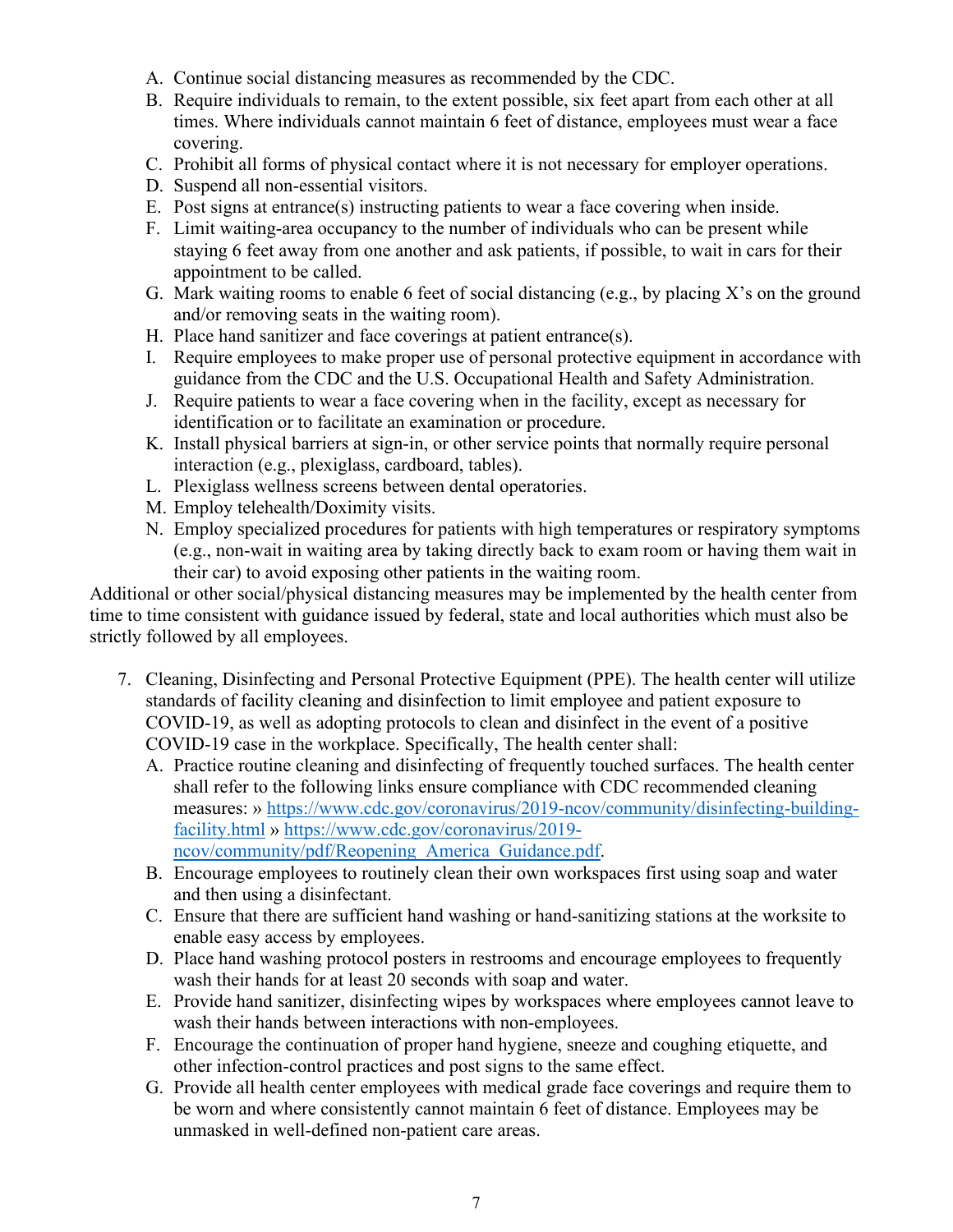- H. Adopt protocols to limit the sharing of equipment to the maximum extent possible and to ensure frequent and thorough cleaning and disinfection of equipment and frequently touched surfaces.
- I. Turn off all water fountains in patient areas.
- J. Clean and disinfect all areas used by a person who is ill, such as offices, bathrooms, common areas, shared electronic equipment like tablets, touch screens, keyboards, remote controls, credit-card machines, keypads, counters, shopping carts, and other surfaces. If more than 7 days have passed since a person who is sick visited or used the facility, additional cleaning and disinfection is not necessary under current CDC guidelines.
- K. Deep clean examination rooms after patients with respiratory symptoms and clean rooms between all patients.
- L. In the event of a positive COVID-19 case in the workplace, the health center will identify all potentially contaminated areas of the facility and will abide by CDC guidelines when cleaning and disinfecting contaminated areas. It is possible that specific areas of the facility will be shut down for a 2-hour period in order to clean and disinfect the area, at which point, employees working in the area will be properly notified and removed from the area.
- M. Additional or other cleaning and disinfecting measures may be implemented by the health center from time to time consistent with any directives and guidance issued by government authorities which must also be strictly followed by all employees.
- N. PPE usage will vary depending on the job of the employee. All types of PPE must be:
	- a. Selected based upon the hazard to the worker.
	- b. Properly fitted and periodically refitted, as applicable (e.g., respirators).
	- c. Consistently and properly worn when required.
	- d. Regularly inspected, maintained, and replaced, as necessary.
	- e. Properly removed, cleaned, and stored or disposed of, as applicable, to avoid contamination of self, others, or the environment.
- O. Workers with medium exposure risk may need to wear some combination of gloves, a gown, a face mask, and/or a face shield or goggles. Workers who dispose of PPE and other infectious waste will also be trained and provided with appropriate PPE.
- P. Workers, including those who work within 6 feet of patients known to be, or suspected of being, infected with SARS-CoV-2 and those performing aerosol-generating procedures, must use respirators.
- Q. If employees have questions about PPE or how to use PPE properly, they should ask their supervisor.
- 8. Additional Precautions
	- A. When possible, isolate patients suspected of having COVID-19 separately from others. Promptly treat patient and check out while in "sick exam" room then allow patient to immediately exit the health center.
	- B. Restrict the number of personnel entering "sick exam" room.
	- C. To the extent possible, protect workers in close contact with (i.e., within 6 feet of) a COVID-19 infected person (confirmed or suspected) for a prolonged period, who have exposure to such persons' respiratory excretions, or who have prolonged/repeated contact with such persons by using additional engineering and administrative controls, safe work practices, and PPE, as set forth below.
- 9. Engineering Controls
	- A. Install and maintain appropriate air-handling systems in healthcare facilities.
	- B. Whenever possible, use sick exam rooms when available for performing aerosol-generating procedures on patients with known or suspected COVID-19.
	- C. Installation of air disinfecting purifier units throughout the dental clinic.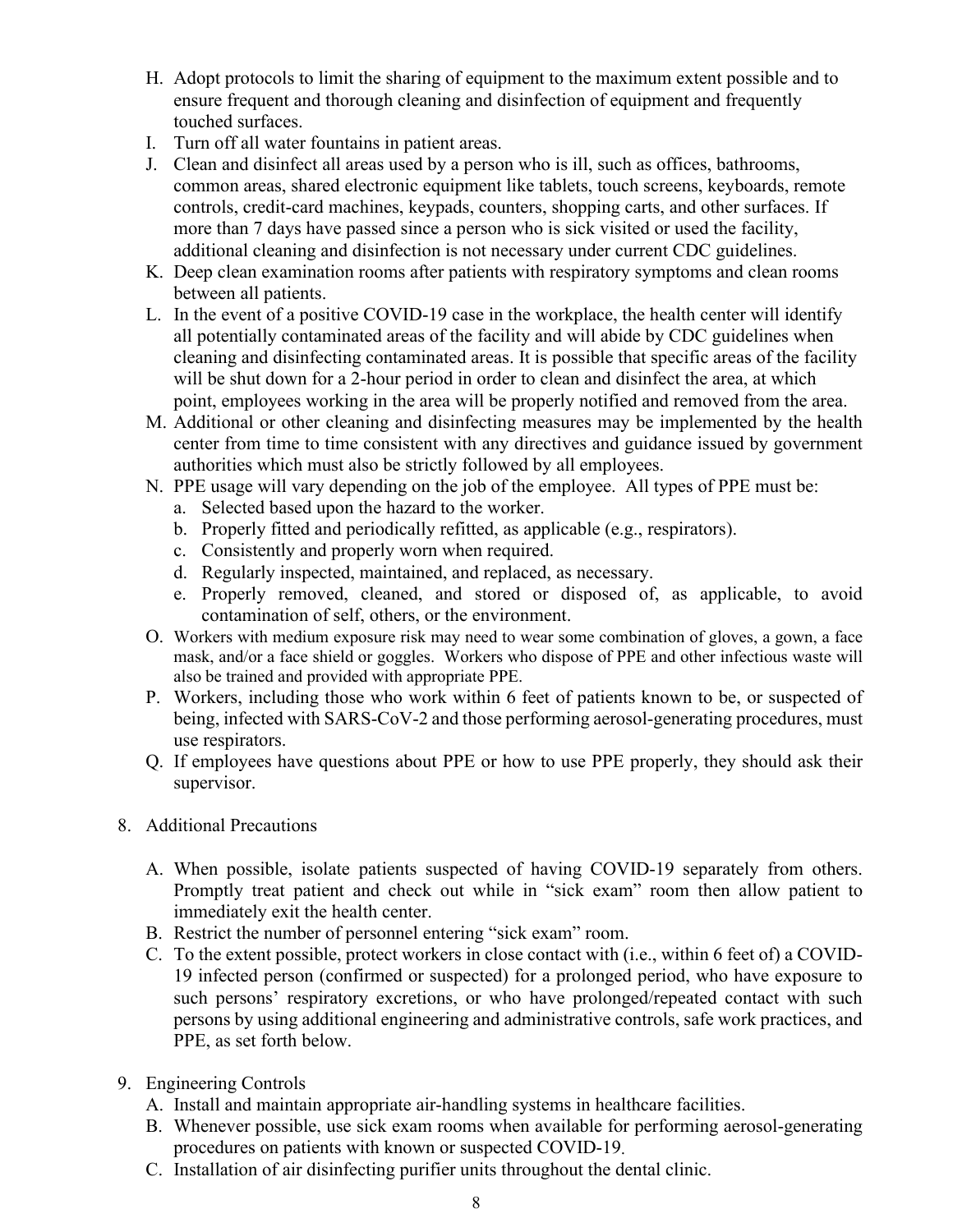D. Installation of a HVAC 3 stage air extraction unit in the dental clinic.

# 10. Administrative Controls

- A. Consider strategies to minimize face-to-face contact (e.g., drive through windows if feasible, remote-based communication when appropriate with co-workers, patients and families of patients).
- B. Require social distancing for staff and patients to the extent feasible.
- C. Provide face masks to employees and patients to contain respiratory secretions until they are able leave the workplace (i.e., for medical evaluation/care or to return home). Employees may be unmasked when in well-defined non-patient care areas.
- D. Develop and implement policies that reduce exposure, such as grouping COVID-19 patients when single rooms are not available.
- E. Post signs requesting patients and family members to immediately report symptoms of respiratory illness on arrival at the healthcare facility and use disposable face masks.
- F. Consider offering enhanced medical monitoring of workers during COVID-19 outbreaks.
- G. Provide all workers with job-specific education and training on preventing transmission of COVID-19, including initial and routine/refresher training.
- H. Ensure that psychological and behavioral support is available to address employee stress.
- 11. Safe Work Practices
	- A. If possible limit, the number of visitors to the health center and encourage remote treatment and communications when appropriate.
	- B. Develop protocol for health screening/questionnaire for patients/visitors/vendors.
	- C. If needed, identify alternate supply chains for critical goods and services. Some good and services may be in higher demand or unavailable.
- 12. Required Notices
	- A. A copy of this Plan was be made available at each health center by June 1, 2020, to ensure that it may be viewed by all employees and other individuals.
	- B. Notice of Visitor and COVID-19 Screening Policy must be physically posted at each entrance of each Health center in a conspicuous location to ensure that they are viewable by all employees, , patients, visitors and members of the public. The health center will post such additional posters as may be required by federal or state law.
	- C. If an employee is identified with a confirmed case of COVID-19, within 24 hours of notification of such information, The health center shall notify both:
		- a. The local public health department, and
		- b. Any employees, contractors, or suppliers who may have come into contact with the person with a confirmed case of COVID-19.
- 13. Miscellaneous
	- A. Employees are encouraged to hold each other accountable with respect to this Plan and the policies and procedures contained herein. To the extent that anyone is not complying with this Plan, employees should report such behavior to management. Additionally, if an employee is made aware or has reason to suspect that another may have COVID-19 symptoms, such employee should report their concerns to management.
	- B. Employees with questions or concerns regarding their designation as a critical infrastructure or basic minimum operations employees should contact management for further discussion.
	- C. The health center will impose any other social distancing practices and mitigation measures recommended by the Centers for Disease Control.
- 14. Vaccinated employees.
	- A. Fully vaccinated employees exempt from the requirements for PPE, physical distancing, and physical barriers in well-defined areas where there is no reasonable expectation that any person with suspected or confirmed COVID-19 will be present.